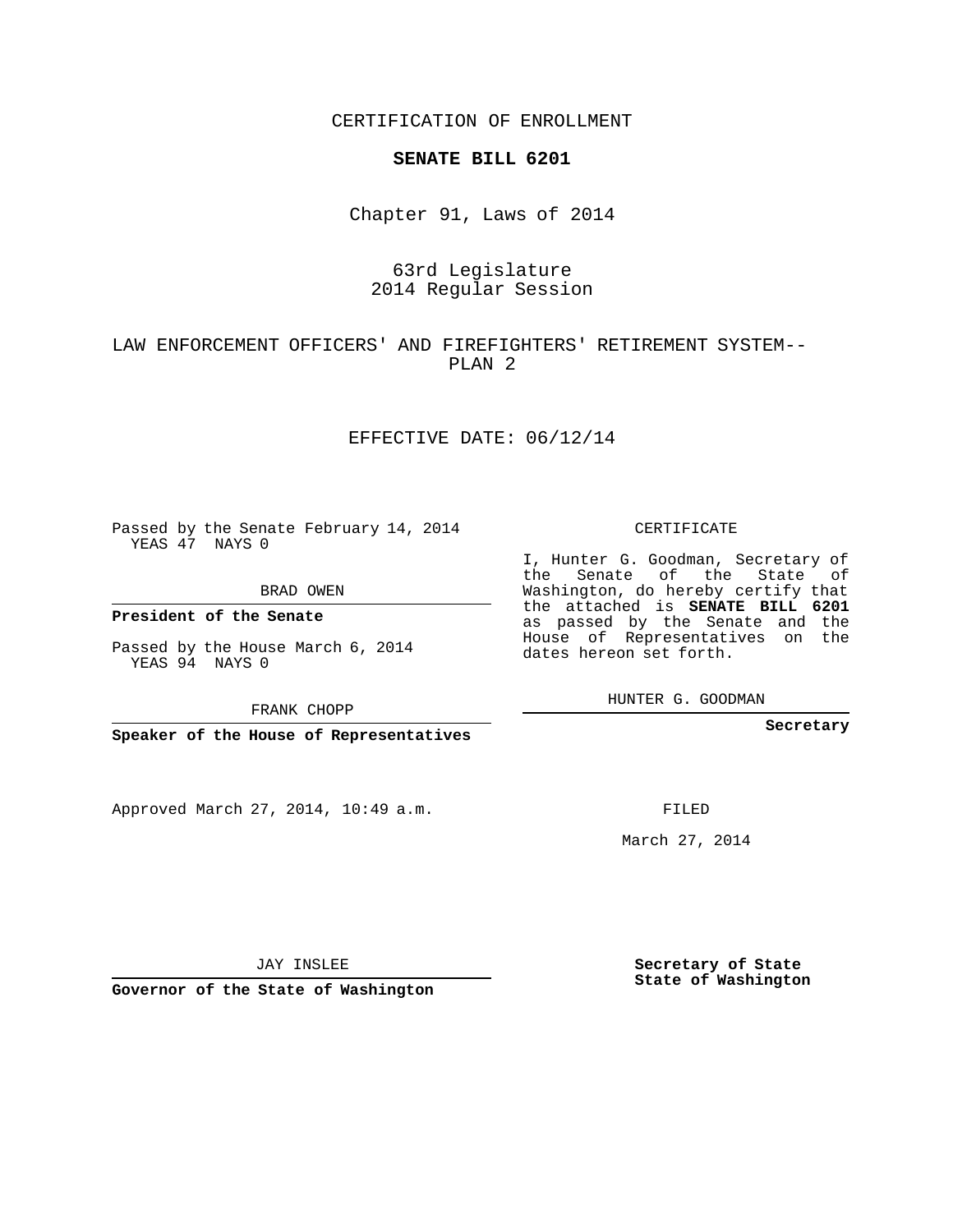# **SENATE BILL 6201** \_\_\_\_\_\_\_\_\_\_\_\_\_\_\_\_\_\_\_\_\_\_\_\_\_\_\_\_\_\_\_\_\_\_\_\_\_\_\_\_\_\_\_\_\_

\_\_\_\_\_\_\_\_\_\_\_\_\_\_\_\_\_\_\_\_\_\_\_\_\_\_\_\_\_\_\_\_\_\_\_\_\_\_\_\_\_\_\_\_\_

Passed Legislature - 2014 Regular Session

### **State of Washington 63rd Legislature 2014 Regular Session**

**By** Senators Hasegawa, Kohl-Welles, Chase, and Conway; by request of LEOFF Plan 2 Retirement Board

Read first time 01/17/14. Referred to Committee on Ways & Means.

 AN ACT Relating to an optional life annuity benefit for plan 2 members of the law enforcement officers' and firefighters' retirement system; and adding a new section to chapter 41.26 RCW.

BE IT ENACTED BY THE LEGISLATURE OF THE STATE OF WASHINGTON:

 NEW SECTION. **Sec. 1.** A new section is added to chapter 41.26 RCW under the subchapter heading "plan 2" to read as follows:

 (1) At the time of retirement, plan 2 members may purchase an optional actuarially equivalent life annuity benefit from the law enforcement officers' and firefighters' retirement system plan 2 retirement fund established in RCW 41.50.075. A minimum payment of twenty-five thousand dollars is required.

 (2) Subject to rules adopted by the department, a member purchasing an annuity under this section must pay all of the cost with an eligible rollover, direct rollover, or trustee-to-trustee transfer from an eligible retirement plan.

 (a) The department shall adopt rules to ensure that all eligible rollovers and transfers comply with the requirements of the internal revenue code and regulations adopted by the internal revenue service. The rules adopted by the department may condition the acceptance of a